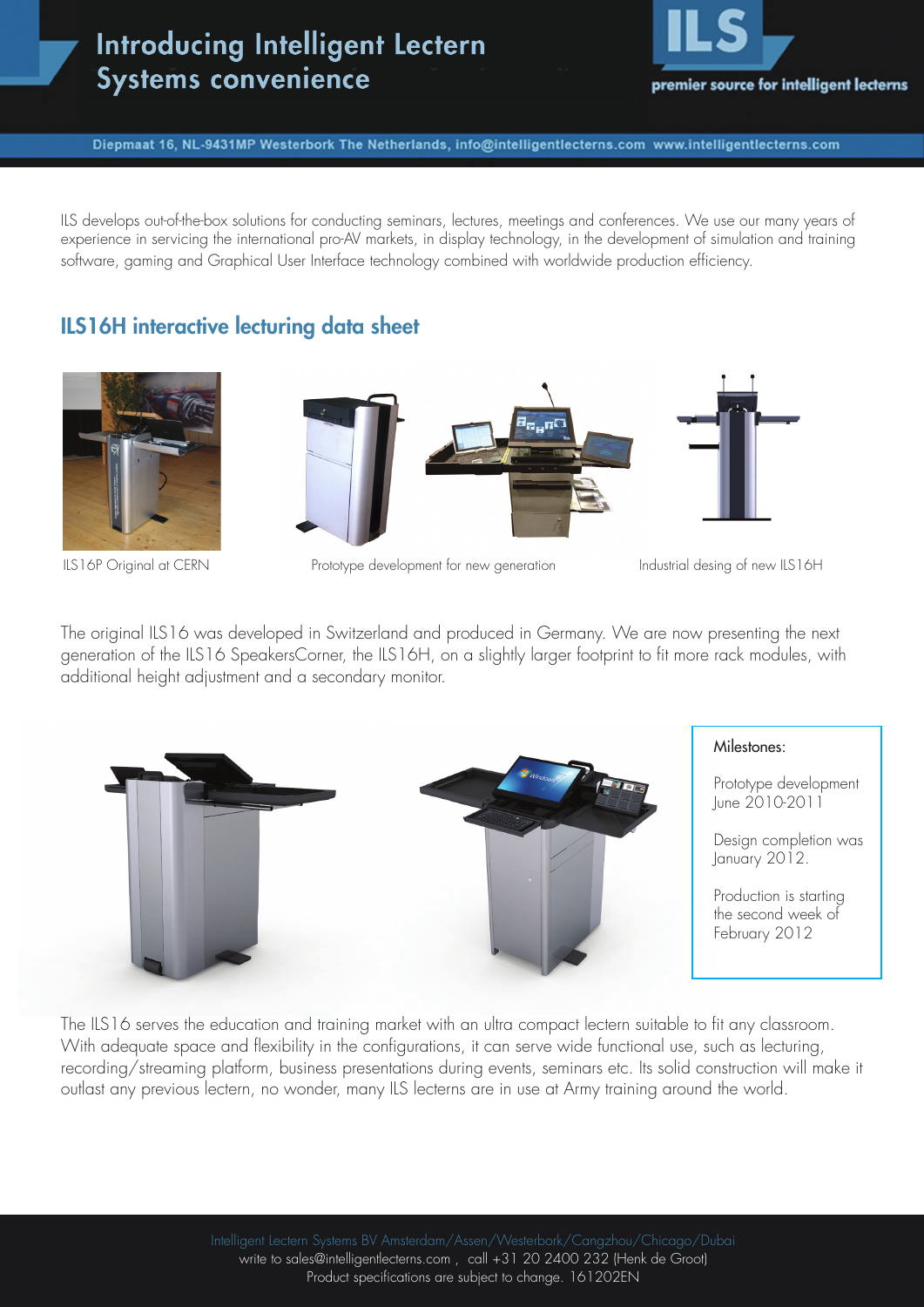## Just as the popular new ILS24H, the ILS16 comes in 3 versions:

## ILS16HX

- Stylish cabinet including on 42 x 71 cm footprint, slide-out 12" touch panel (native resolution 1280x800) on the side, dual rack access, microphone socket and cable nook for connecting a notebook.
- 4-port USB hub.
- The nicely rounded desktop cover can hide an interactive 19" or 19" wide screen monitor
- The cabinet is made of removable thick aluminium on a steel frame with rounded extrusion elements to create a very solid product.
- Over its predecessor ILS16HX offers height adjustment as well as angle adjustment of the main monitor
- Physical door locks for cover and rack access doors

## ILS16HE, adds to the ILS16HX

- 19" widescreen interactive monitor (Accu 1902WE)
- Education control system: (Creator SCA300) including both button controls and control from the monitor. Provides for 3 VGA + 3 video input source switching, scaling, IR, digital IO and relays and serial i/f for controls.

## ILS16HF, adds to the ILS16HE

- Choice of 120Watt 6 channel input mixer/amplifier or 2x 100Watt stereo amplifier
- Gooseneck microphone on shock-mount XLR foot.
- State of the art PC to support the interaction on the local level.
- Localized 84 button keyboard
- Sho-Q Presentation and white boarding interactive software (limitations may apply in certain languages)

## Custom options:

- Migrate to higher quality interactive monitors, such as WACOM PL720, SMART SP518
- Expand the controller with true matrix switching 8 inputs/4 outputs including digital out.
- Use  $7 10$ " tablet PC control capability
- Add a 5MP visualizer that hides between monitor and controller when closing the top cover
- Expand audio with various wireless systems
- Upgrade the PC to higher levels of performance
- Add capture recording/streaming systems controlled from the 12" touch side panel
- A wider version of the ILS16H will accommodate screen sizes up to 24" such as the SMART SP524



Intelligent Lectern Systems BV Assen Assen / Westerbork / Cangzhou. sales@intelligentlecterns.com dial 31 20 2400 232 NOTE: Product specifications are subject to change 161202EN www.intelligentlecterns.com - all rights reserved